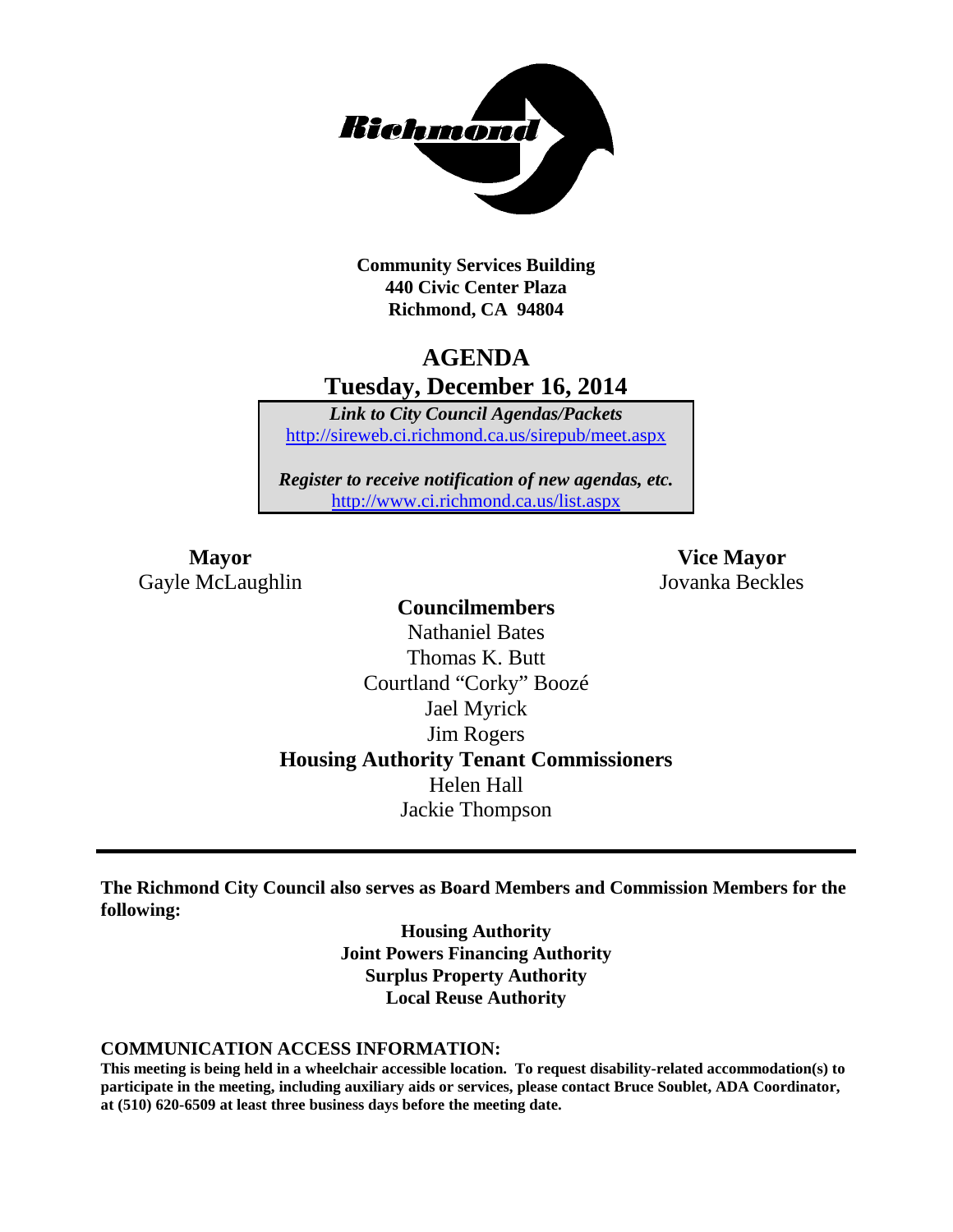# **MEETING PROCEDURES**

The City of Richmond encourages community participation at its City Council meetings and has established procedures that are intended to accommodate public input in a timely and time-sensitive way. As a courtesy to all members of the public who wish to participate in City Council meetings, please observe the following procedures:

**PUBLIC COMMENT ON AGENDA ITEMS:** Anyone who desires to address the City Council on items appearing on the agenda must complete and file a pink speaker's card with the City Clerk **prior** to the City Council's consideration of the item. Once the City Clerk has announced the item and discussion has commenced, no person shall be permitted to speak on the item other than those persons who have submitted their names to the City Clerk. Your name will be called when the item is announced for discussion. **Each speaker will be allowed TWO (2) MINUTES to address the City Council on NON-PUBLIC HEARING items listed on the agenda.**

**OPEN FORUM FOR PUBLIC COMMENT:** Individuals who would like to address the City Council on matters not listed on the agenda or on **Presentations, Proclamations and Commendations, Report from the City Attorney, or Reports of Officers** may do so under Open Forum. All speakers must complete and file a pink speaker's card with the City Clerk **prior** to the commencement of Open Forum. **The amount of time allotted to individual speakers shall be determined based on the number of persons requesting to speak during this item. The time allocation for each speaker will be as follows: 15 or fewer speakers, a maximum of 2 minutes; 16 to 24 speakers, a maximum of 1 and one-half minutes; and 25 or more speakers, a maximum of 1 minute.**

### **SPEAKERS ARE REQUESTED TO OCCUPY THE RESERVED SEATS IN THE FRONT ROW BEHIND THE SPEAKER'S PODIUM AS THEIR NAME IS ANNOUNCED BY THE CITY CLERK.**

**CONSENT CALENDAR:** Consent Calendar items are considered routine and will be enacted, approved or adopted by one motion unless a request for removal for discussion or explanation is received from the audience or the City Council. A member of the audience requesting to remove an item from the Consent Calendar must first complete a speaker's card and discuss the item with a City staff person who has knowledge of the subject material, prior to filing the card with the City Clerk and **prior to the City Council's consideration of Agenda Review.** An item removed from the Consent Calendar may be placed anywhere on the agenda following the City Council's agenda review.

**CONDUCT AT MEETINGS: Richmond City Council meetings are limited public forums during which the City strives to provide an open, safe atmosphere and promote robust public debate. Members of the public, however, must comply with state law, as well as the City's laws and procedures and may not actually disrupt the orderly conduct of these meetings. The public, for example, may not shout or use amplifying devices, must submit comment cards and speak during their allotted time, may not create a physical disturbance, may not speak on matters unrelated to issues within the jurisdiction of the City Council or the agenda item at hand, and may not cause immediate threats to public safety.**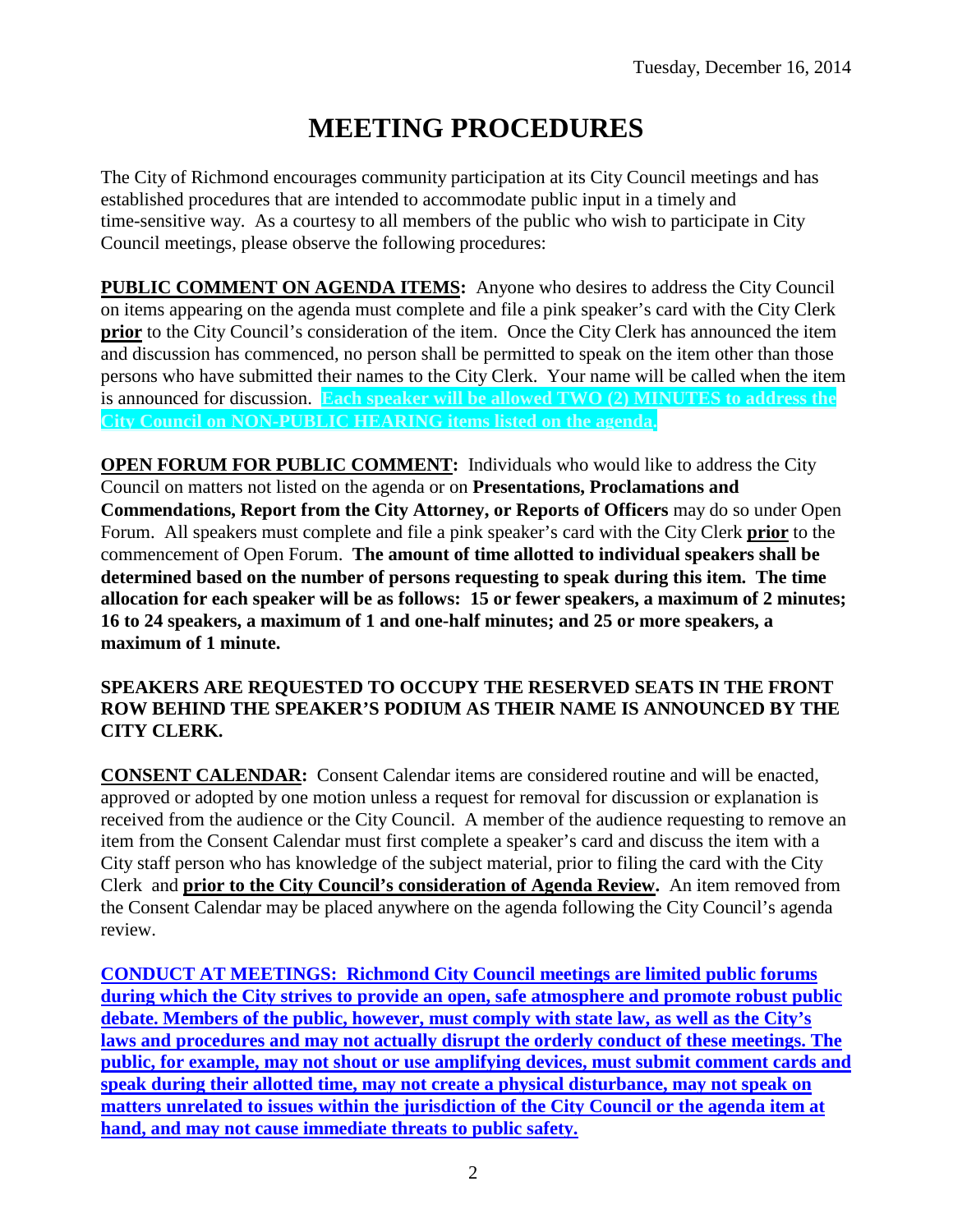**CITY HARASSMENT POLICY: The City invites public comment and critique about its operations, including comment about the performance of its public officials and employees, at the public meetings of the City Council and boards and commissions. However, discriminatory or harassing comments about or in the presence of City employees, even comments by third parties, may create a hostile work environment, if severe or pervasive. The City prohibits harassment against an applicant, employee, or contractor on the basis of race, religious creed, color, national origin, ancestry, physical disability, medical condition, mental disability, marital status, sex (including pregnancy, childbirth, and related medical conditions), sexual orientation, gender identity, age or veteran status, or any other characteristic protected by federal, state or local law. In order to acknowledge the public's right to comment on City operations at public meetings, which could include comments that violate the City's harassment policy if such comments do not cause an actual disruption under the Council Rules and Procedures, while taking reasonable steps to protect City employees from discrimination and harassment, City Boards and Commissions shall adhere to the following procedures. If any person makes a harassing remark at a public meeting that violates the above City policy prohibiting harassment, the presiding officer of the meeting may, at the conclusion of the speaker's remarks and allotted time: (a) remind the public that the City's Policy Regarding Harassment of its Employees is contained in the written posted agenda; and (b) state that comments in violation of City policy are not condoned by the City and will play no role in City decisions. If any person makes a harassing remark at a public meeting that violates the above City policy, any City employee in the room who is offended by remarks violating the City's policy is excused from attendance at the meeting. No City employee is compelled to remain in attendance where it appears likely that speakers will make further harassing comments. If an employee leaves a City meeting for this reason, the presiding officer may send a designee to notify any offended employee who has left the meeting when those comments are likely concluded so that the employee may return to the meeting. The presiding officer may remind an employee or any council or board or commission member that he or she may leave the meeting if a remark violating the City's harassment policy is made. These procedures supplement the Council Rules and Procedures relating to disruption of orderly conduct at Council meetings.**

Any law enforcement officer on duty or whose service is commanded by the presiding officer shall be Sergeant-at-Arms of the Council meetings. He/she, or they, shall carry out all orders and instructions given by the presiding officer for the purpose of maintaining order and decorum at the Council meetings (City Council Rules of Procedure and Order Section III F, RMC Section 2.12.030).

**\*\*\*\*\*\*\*\*\*\*\*\*\*\*\*\*\*\*\*\*\*\*\*\*\*\*\*\*\*\*\*\*\*\*\*\*\*\*\*\*\*\*\*\*\*\*\*\*\*\*\*\*\*\*\*\*\*\***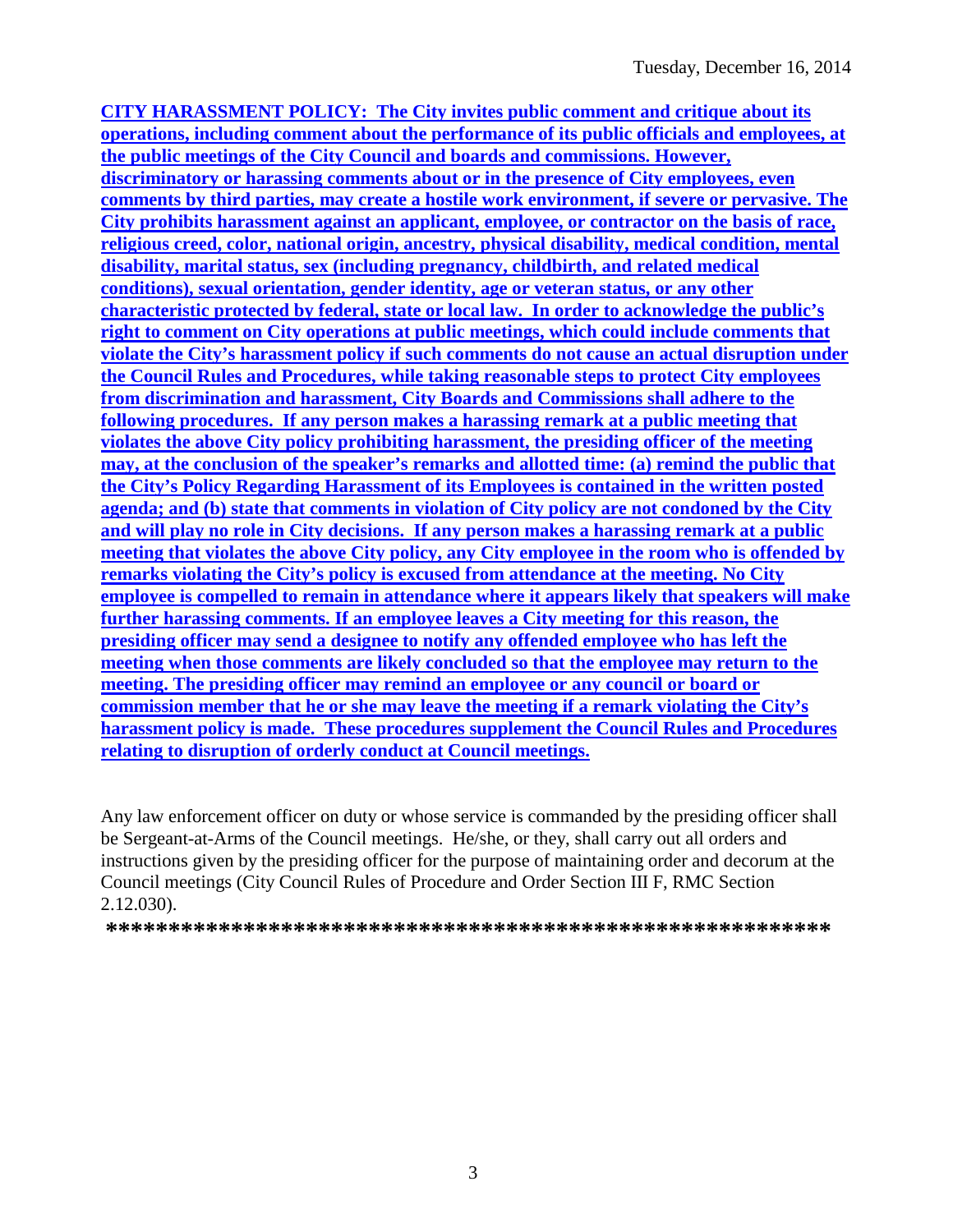# **OPEN SESSION TO HEAR PUBLIC COMMENT ON CLOSED SESSION ITEMS**

5:30 p.m.

- **A. ROLL CALL**
- **B. PUBLIC COMMENT**

#### **C. ADJOURN TO CLOSED SESSION**

# **CLOSED SESSION**

Shimada Room of the Community Services Building

#### **A. CITY COUNCIL**

**A-1.** LIABILITY CLAIMS -(Government Code Section 54956.9):

Thoming vs. City of Richmond

Wycinskiv vs. City of Richmond

**A-2.** CONFERENCE WITH LEGAL COUNSEL - ANTICIPATED LITIGATION (Significant exposure to litigation pursuant to Subdivision (b) of Government Code Section 54956.9):

One case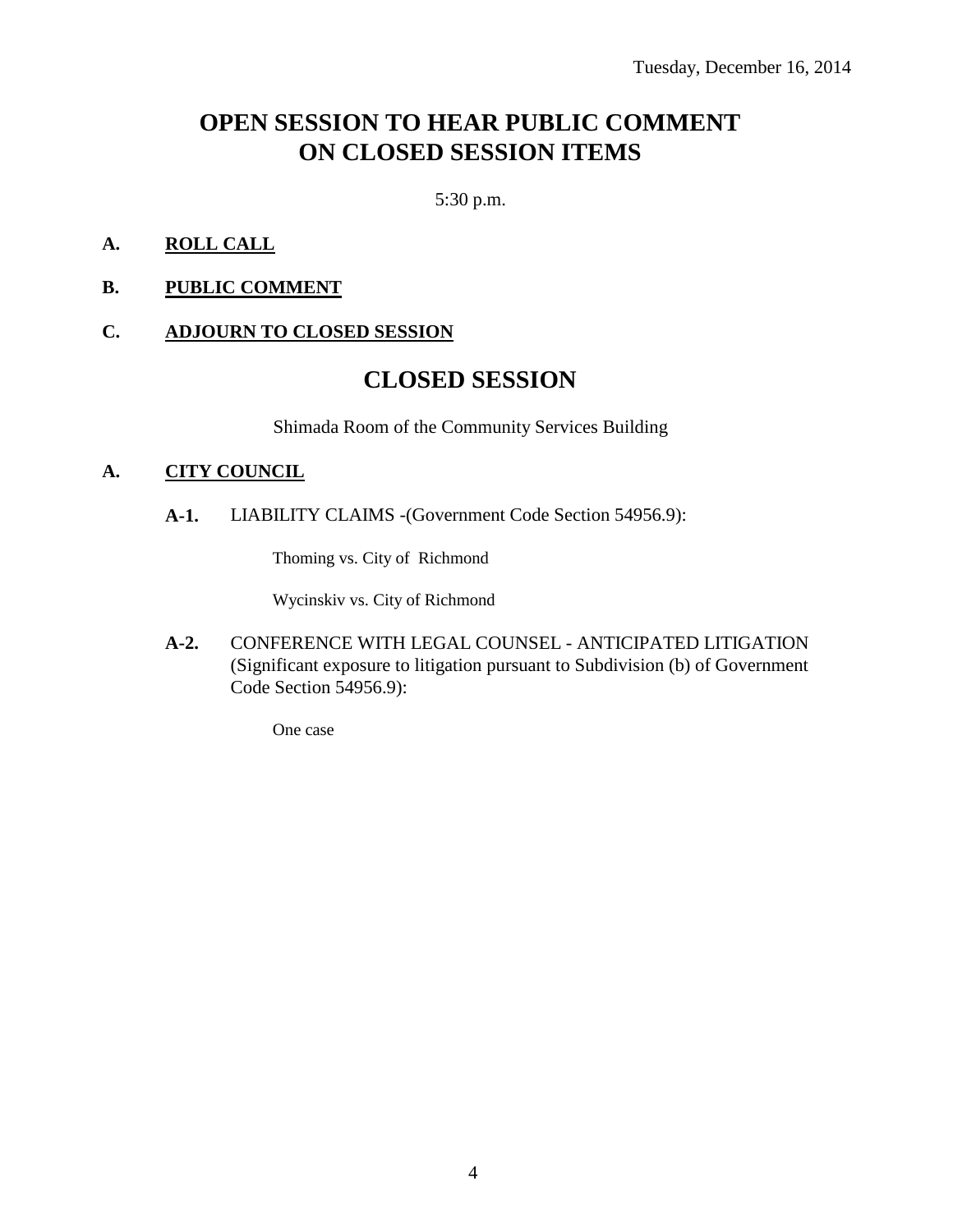# **SPECIAL MEETING OF THE RICHMOND HOUSING AUTHORITY**

6:25 p.m.

- **A. PLEDGE TO THE FLAG**
- **B. ROLL CALL**
- **C. STATEMENT OF CONFLICT OF INTEREST**
- **D. OPEN FORUM FOR PUBLIC COMMENT**
- **E. AGENDA REVIEW**

#### **F. HOUSING AUTHORITY CONSENT CALENDAR**

- **F-1.** ADOPT a resolution authorizing a service contract with Asset Works in an amount not to exceed \$40,000 to conduct a Housing Authority fixed asset inventory - Housing Authority (Tim Jones 621-1310).
- **F-2.** (1) ADOPT a resolution authorizing the Richmond Housing Authority (RHA) to issue and deliver multifamily housing revenue bonds in an aggregate principal amount not to exceed \$18,000,000 for the purpose of financing the acquisition, construction, rehabilitation, and development of Friendship Manor and Triangle Court and to execute and take any action necessary to issue the bonds, and (2) ADOPT a resolution authorizing the RHA to enter into and the Executive Director of the RHA to execute documents and complete all actions to support the Rental Assistance Demonstration (RAD) conversion and all financing and real estate activity, including a ground lease, sale of transfer of improvements, loans of sale proceeds, and RHA acting as co-guarantor for the Friendship Manor and Triangle Court Rehabilitation Project - Housing Authority (Tim Jones 621- 1310).

### **G. ADJOURNMENT**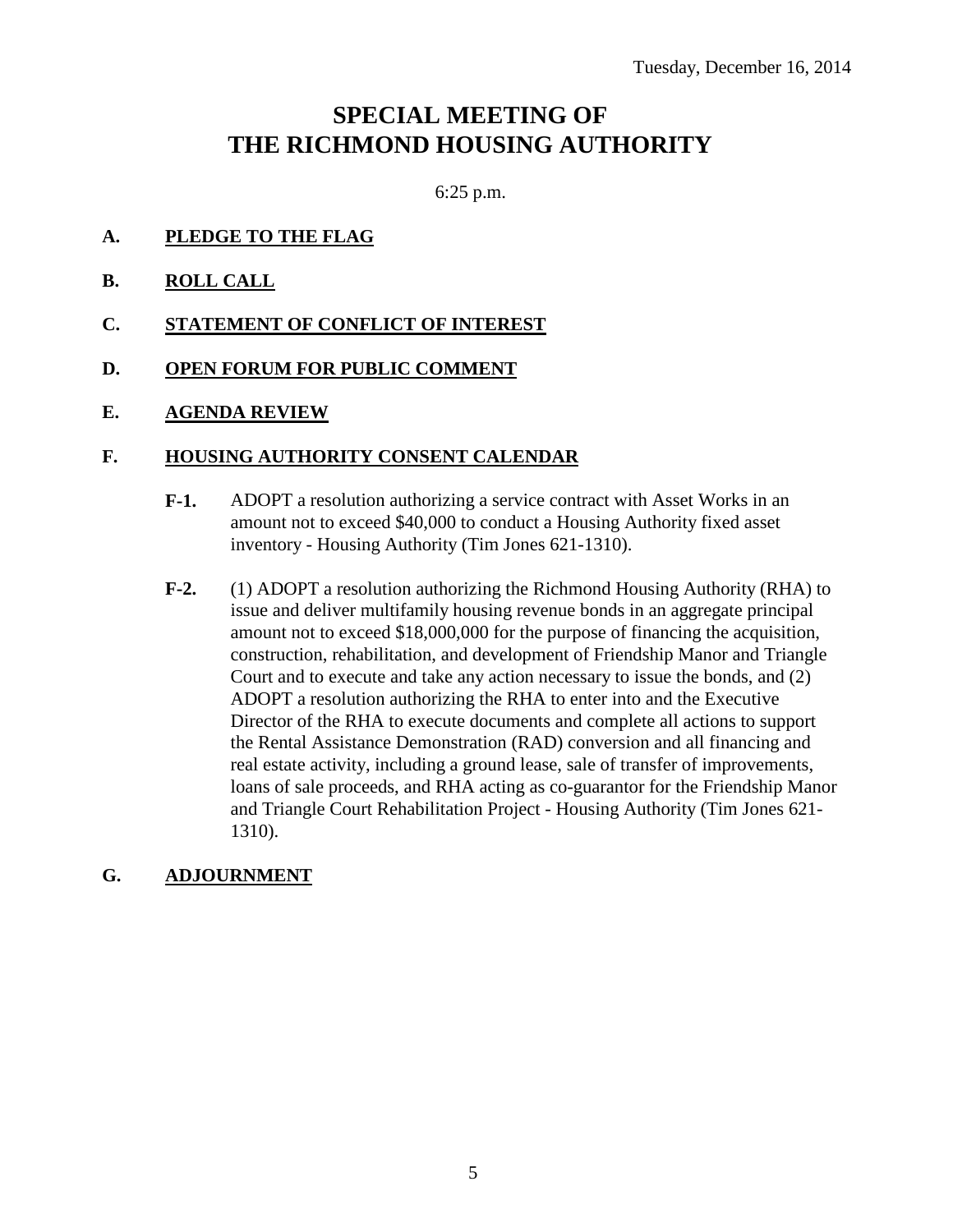# **REGULAR MEETING OF THE RICHMOND CITY COUNCIL**

6:30 p.m.

# **A. ROLL CALL**

# **B. STATEMENT OF CONFLICT OF INTEREST**

**C. AGENDA REVIEW**

### **D. REPORT FROM THE CITY ATTORNEY OF FINAL DECISIONS MADE DURING CLOSED SESSION**

### **E. OPEN FORUM FOR PUBLIC COMMENT**

## **F. CITY COUNCIL CONSENT CALENDAR**

- **F-1.** APPROVE an agreement with California Oils Corporation to reimburse them an amount not to exceed \$103,023 for permitting work that they are undertaking to obtain approval from the United States Army Corps of Engineers to dredge the berthing area of Terminal 2 - Port Department (Jim Matzorkis 215-4608).
- **F-2.** APPROVE a contract with Dunbar Armored Inc. to provide armored courier services in an amount not to exceed \$60,000 for a three-year term through June 30, 2017, and with a City option to extend the contract for a period of two years - Finance Department (James Goins/Antonio Banuelos 620-6741).
- **F-3.** APPROVE the purchase of three Motorola APX7500 dual band mobile radios and accessories from Red Cloud, Inc. in the amount of \$17,506.37 - Fire Department (Michael Banks 307-8041).
- **F-4.** APPROVE a grant-funded, sole-source contract with The California Maritime Academy on behalf of the Trustees of the California State University (Cal Maritime) for the purchase of marine response training services in an amount not to exceed \$144,350 - Fire Department (Chief Michael Banks 307-8041).
- **F-5.** APPROVE a CDBG-funded contract with Training Development Associates to prepare the City's Fiscal Year 2015-2020 Consolidated Plan and the Fiscal Year 2015-2020 Analysis of Impediments to Fair Housing Choice, as required by HUD, in an amount not to exceed \$70,000 - Housing and Community Development (James Goins 620-6740).
- **F-6.** ADOPT a resolution authorizing the Mayor to execute Cooperative Agreement No. 07W.04 with the Contra Costa Transportation Authority providing for the operation, maintenance, and reimbursement of costs among all partner agencies related to the I-80 Integrated Corridor Mobility (ICM) components - Engineering Services Department (Yader Bermudez 774-6300/Steven Tam 307-8112).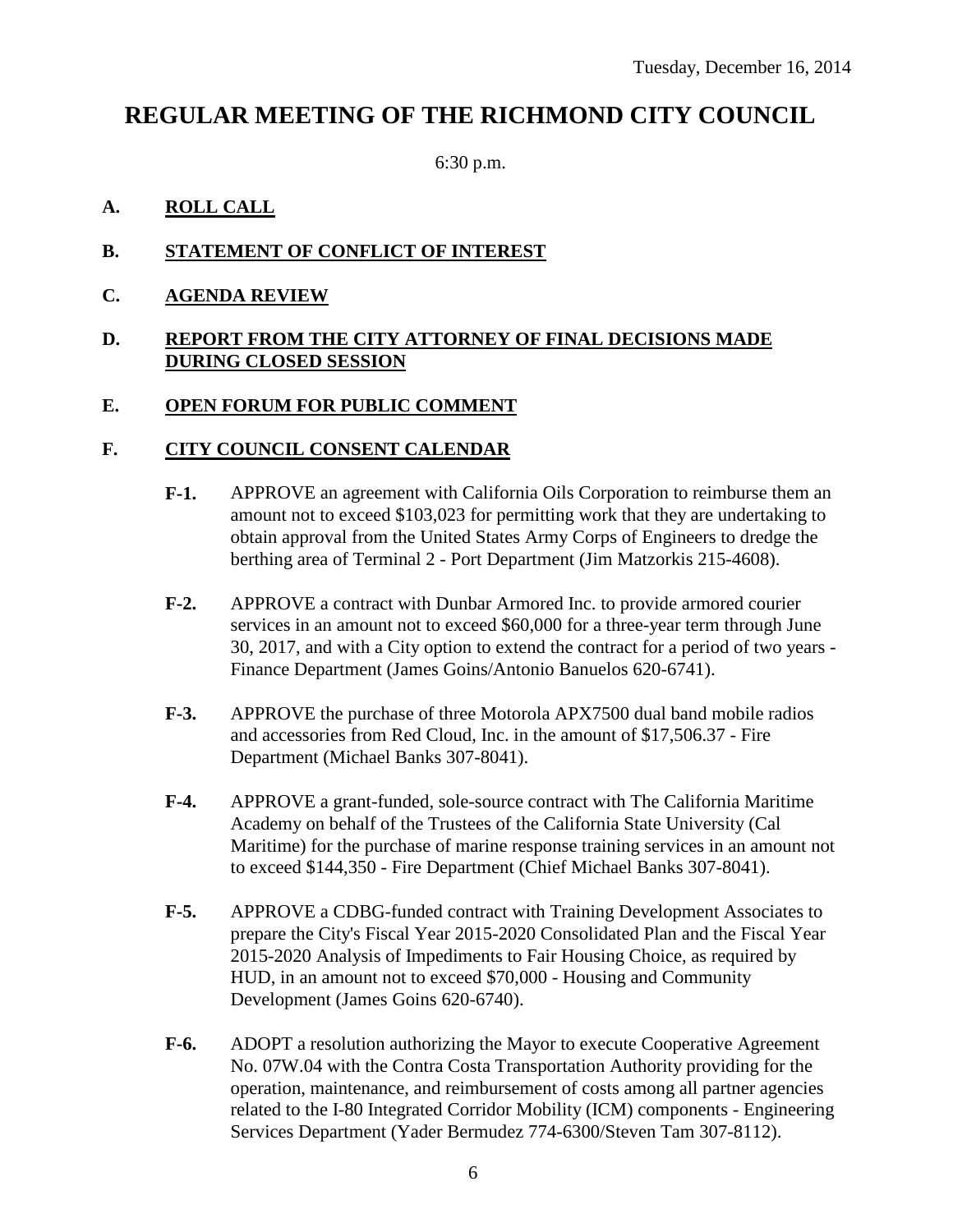- **F-7.** APPROVE the subscription to an eBook and audiobook access platform and the licensing of eBooks and audiobooks for the Richmond Public Library from Overdrive Inc. in an amount not to exceed \$70,000 per year for three years with the option of two one-year renewals for \$70,000 per year - Library and Cultural Services Department (Katy Curl 620-6554).
- **F-8.** APPROVE a service contract with Emerson Network Power, Liebert Services, Inc. to provide preventive maintenance and emergency support for the City's uninterruptible power systems supporting information technology in the amount of \$16,722.00, with a term from December 1, 2014, through November 30, 2016 - Information Technology Department (Sue Hartman 620-6874).
- **F-9.** APPROVE an agreement with Jackson & Son Plumbing to replace the potable and fire water backflow prevention devices, and related appurtenances, at Port of Richmond Terminal 3 for a total amount not to exceed \$35,000 - Port Department (Jim Matzorkis/Lucy Zhou 215-4608).
- **F-10.** APPROVE an emergency agreement with Cal Inc. to clean up spilled oil containing polychlorinated biphenyl (PCBs) within the graving basins located within the Point Potrero Marine Terminal and remove contaminated debris as required by the Toxic Control Substance Act in an amount not to exceed \$500,000 - Port Department (Jim Matzorkis 215-4608).
- **F-11.** APPROVE the grant-funded contracts and expenditures associated with the third year of the Office of Juvenile Justice and Delinquency Prevention (OJJDP) Grant Award for the Mentoring Enhancement Demonstration Project with Be A Mentor, Inc. (\$124,325), Bay Area Community Resources (\$75,225), East Bay Asian Youth Center/OASES (\$75,009.47), and Richmond Police Activities League (\$71,912.50) for a total amount of \$396,472 - Community Development (Devone Boggan 620-5422).
- **F-12.** APPROVE a lease agreement between the Port of Richmond and the Riggers Loft Wine Company for use of a portion of the Riggers Loft as a winery, for a term of 20 years, with two options to extend the lease for five years, providing for annual rent payment to the Port in the initial amount of \$100,800 - Port of Richmond (Jim Matzorkis/Lucy Zhou 215-4608).
- **F-13.** APPROVE a contract with Oscar I. Solano Jr., dba Zumba Rico Fitness to provide Zumba and Aqua Zumba classes for the Recreation Department's Adult Activities programs for one year (January 1, 2015, to December 31, 2015), with a one year renewal option through December 31, 2016. The amount of the contract is for \$25,000 per year, for a total not to exceed amount of \$50,000 - Community Services Department (Devone Boggan 620-5421).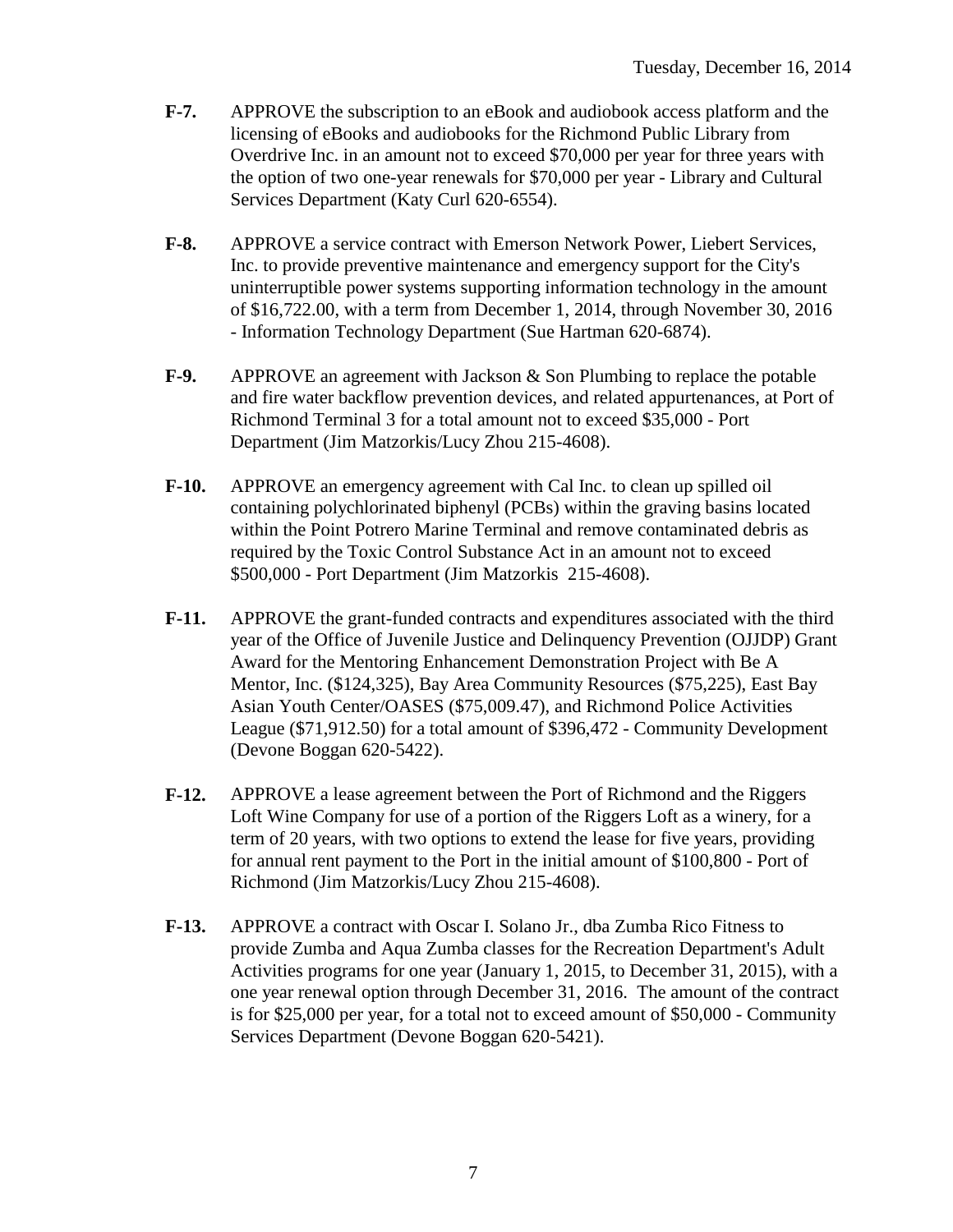- **F-14.** APPROVE, and AUTHORIZE the City Manager to execute loan agreements between the City and the RHA Housing Corporation, which will include regulatory agreements, promissory notes, and deeds of trusts required to effectuate the City's tax increment and HOME loan for the Rental Assistance Demonstration (RAD) Program rehabilitation projects at Friendship Manor and Triangle Court, in an amount not to exceed \$3,000,000 - Housing and Community Development (James Goins 620-6940).
- **F-15.** APPROVE Amendment No. 3 to the existing construction agreement with Turner Group Construction for additional work necessary to meet building code requirements associated with the extensive renovation of a 71-year old four-plex located at 411-423 South 23rd Street, acquired using Neighborhood Stabilization Program 3 (NSP3) funds. The additional expenditures will not exceed \$41,372, for a total amended contract amount of \$665,187 - Housing and Community Development (James Goins 620-6940).
- **F-16.** INTRODUCE an ordinance (first reading) amending the wages, salary, and compensation for the classification of Crime Analysis Assistant (Salary Range No. 42A: \$4,588 - \$5,413) - Human Resources Management Department (Lisa Stephenson/Donna Newton 620-6600).
- **F-17.** ADOPT a resolution authorizing the execution of an agreement between the Cities of Richmond and Hercules to apportion Measure J Program 22b funds for ferry service in West County - Engineering Services Department (Chadrick Smalley 412-2067).
- **F-18.** ADOPT a resolution Declaring the Canvass of Returns and Result of the General Municipal Election held on November 4, 2014 - City Clerk's Office (Diane Holmes 620-6514).
- **F-19.** APPROVE: (1) a grant-funded contract with Mack 5 for pre-construction services for Unity Park in an amount not to exceed \$118,885 and for a term extending to December 31, 2016; and (2) a grant-funded contract with the Richmond Friends of Recreation (RFOR) (acting as contracting entity for Friends of Richmond Greenway) for internal project administration, community outreach, community design and participation in the final design development process for Unity Park in an amount not to exceed \$538,977 and for a term extending to December 31, 2016 (This item was not reviewed by the Finance Standing Committee due to cancellation of its December 5, 2014, meeting) - Public Works Department (Yader A. Bermudez 231-3008).
- **F-20.** AUTHORIZE the City Manager's Office to enroll in the National Research Center's National Citizen Survey Program in order to conduct a 2015 survey of City of Richmond residents at a cost not to exceed \$30,000 - City Manager's Office (Bill Lindsay/LaShonda White 620-6512).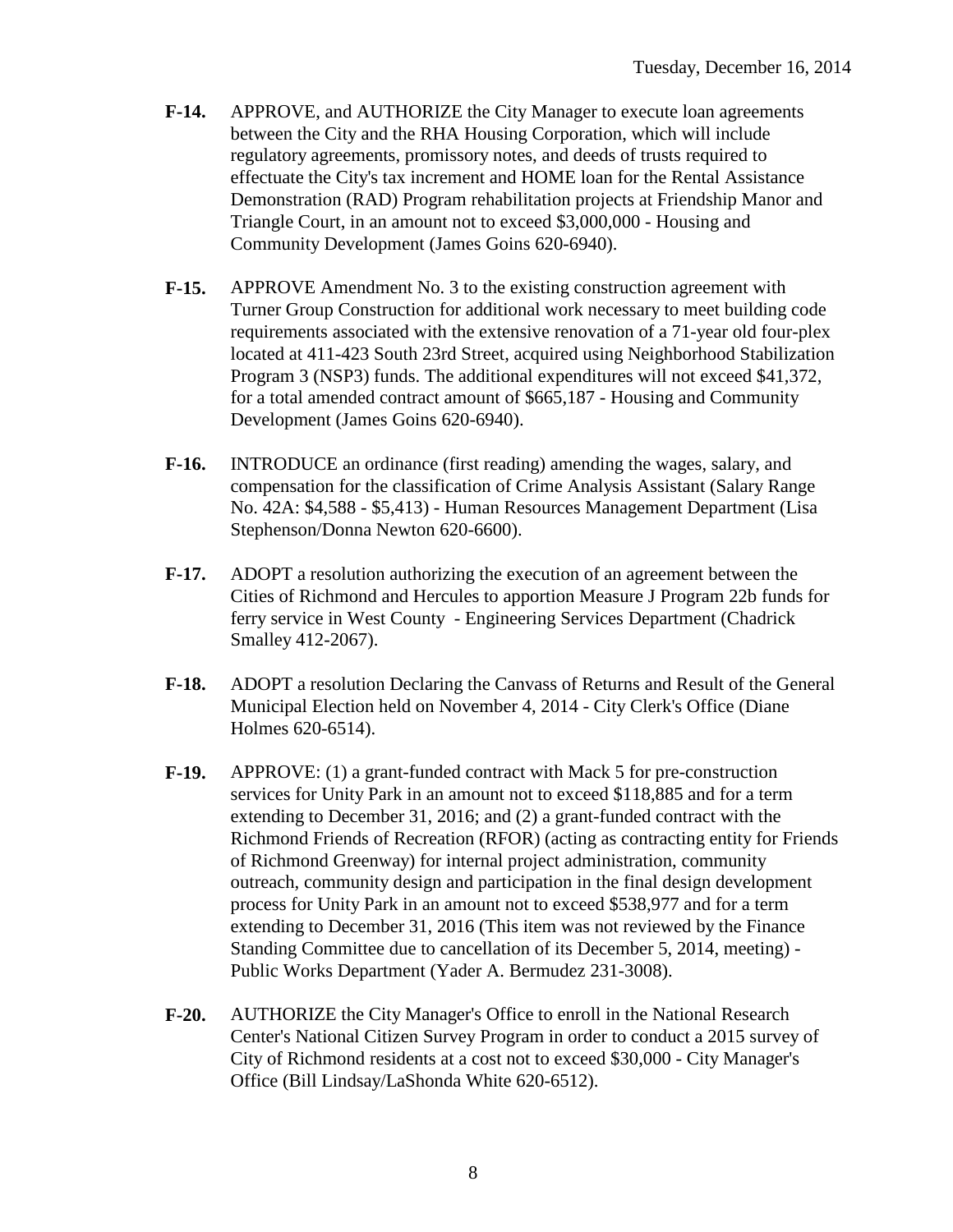- **F-21.** APPROVE a listing agreement with CES Premiere Real Estate Services, Inc. (CES) for the resale of Neighborhood Stabilization Program (NSP) properties. CES will receive compensation for services from the sales commission (3%) on each transaction - Housing and Community Development (James Goins 620- 6940).
- **F-22.** ADOPT a resolution in support of Doctors Medical Center's (DMC's) proposed "5 by 8 Shared Commitment Plan" to keep DMC open, restore emergency department services, and provide health care services to residents of Richmond and Contra Costa County - City Manager's Office (Bill Lindsay 620-6512).
- **F-23.** APPROVE a lease agreement with the United States House of Representatives to allow Congressman-elect Mark DeSaulnier to utilize approximately 845 square feet of office space at 440 Civic Center Plaza as his West County 11th Congressional District offices. The lease agreement is for \$845 per month (\$10,140 annually) and is for a two-year term ending January 2, 2017 - City Manager's Office (Bill Lindsay 620-6512).
- **F-24.** APPROVE a legal services agreement with Shartsis Friese LLP to represent the City, and City-related entities', interests in a dispute with Menlo Capital, the buyer of the Westridge Apartments. The contract term shall expire on June 30, 2015, and shall have a not to exceed payment limit of \$40,000 - City Attorney's Office (Bruce Reed Goodmiller 620-6509).
- **F-25.** APPROVE: (1) a request to quitclaim City interest in two unused right of way easements located at or near the intersection of San Pablo Avenue and the Richmond Parkway for installation of an interconnection from PG&E's existing pipeline, L105B, to Chevron USA's existing pipeline, #1-18, to serve the Chevron Refinery so that PG&E may take the existing gas transmission pipeline out of service for proposed survey and testing work; and (2) Landscape and Quitclaim Agreement - Public Works Department (Yader Bermudez 231-3008).
- **F-26.** INTRODUCE an ordinance (first reading) amending Richmond Municipal Code Sections 9.20.150 and 9.20.155 to increase the solid waste collection rates to reflect a: (1) 3.2 percent change in the Consumer Price Index (CPI); and (2) a 0.8 percent rate decrease in residential rates from a 2014 surplus, for a net adjustment of 2.4 percent increase in residential collections rates and 3.2 percent increase in commercial collection rates - City Manager's Office (Bill Lindsay 620-6512).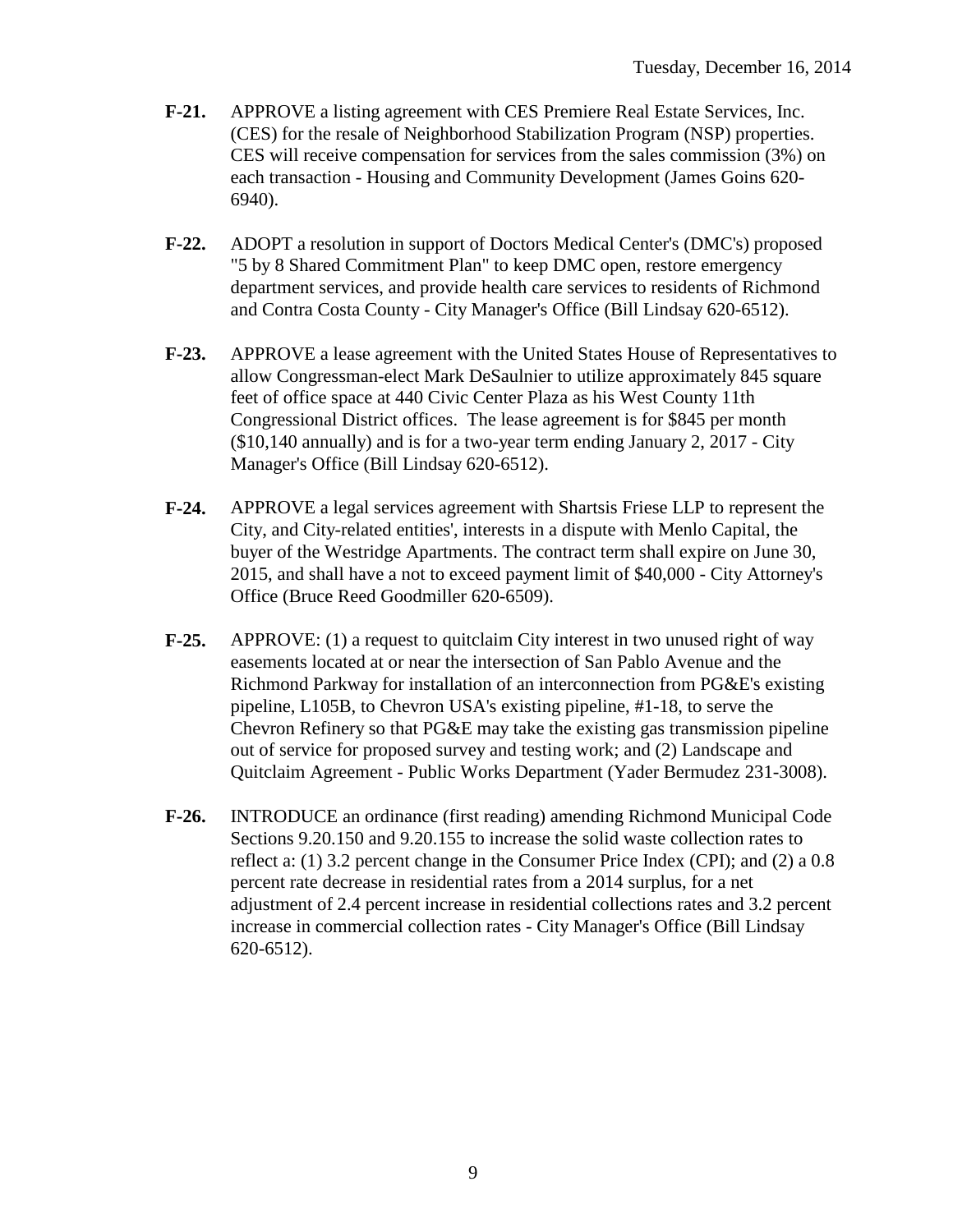- **F-27.** APPROVE the following actions with respect to Property Assessed Clean Energy Program for the financing of renewable energy distributed generation sources, seismic improvements, and energy and water efficiency improvements: (a) ADOPT a resolution renewing the City's application to participate in CaliforniaFIRST Property Accessed Clean Energy program, provided through the California Statewide Communities Development Authority joint powers authority, subject to the execution of an agreement for the CaliforniaFIRST program to indemnify the City; (b) ADOPT a resolution authorizing the City of Richmond to become a member of the Western Riverside Council of Governments Joint Powers Authority ("WRCOG") and participate in the California HERO program, subject to the execution of an agreement for the California HERO program to indemnify the City; and (c) ADOPT a resolution consenting to the inclusion of certain properties within the City of Richmond in the Figtree Property Assessed Clean Energy and Job Creation Program ("Figtree PACE"), provided through the California Enterprise Development Authority joint powers authority, subject to the execution of an agreement for the California HERO program to indemnify the City - City Manager's Office (Bill Lindsay 620-6512).
- **F-28.** APPROVE the following re-appointment: Point Molate Citizens Advisory Committee: Pam Stello, incumbent, term ending May 30, 2016 - Mayor McLaughlin (620-6503).
- **F-29.** ADOPT an ordinance (second reading) repealing Chapter 3.25 of the Municipal Code establishing a Youth Commission - Mayor McLaughlin (620-6503)
- **F-30.** INTRODUCE an ordinance (first reading) adding Chapter 2.66 of the Richmond Municipal Code establishing the City of Richmond social impact bond law - Finance Department (James Goins/Susan Segovia 307-8022).

### **G. ITEMS CONTINUED FROM PREVIOUS MEETINGS**

#### **Continued Ordinances - NOT EARLIER THAN 7:00 P.M.**

**G-2.** INTRODUCE an ordinance (first reading) amending Richmond Municipal Code Chapter 6.40, Residential Rental Dwelling Unit Inspection and Maintenance, expanding the Residential Rental Inspection Program (RRIP) to all residential rental properties, and clarifying other sections of the ordinance - Planning and Building Services Department (Richard Mitchell 620-6706). **This item was continued from the September 16, 2014, October 7, 2014, and October 21, 2014 meetings.**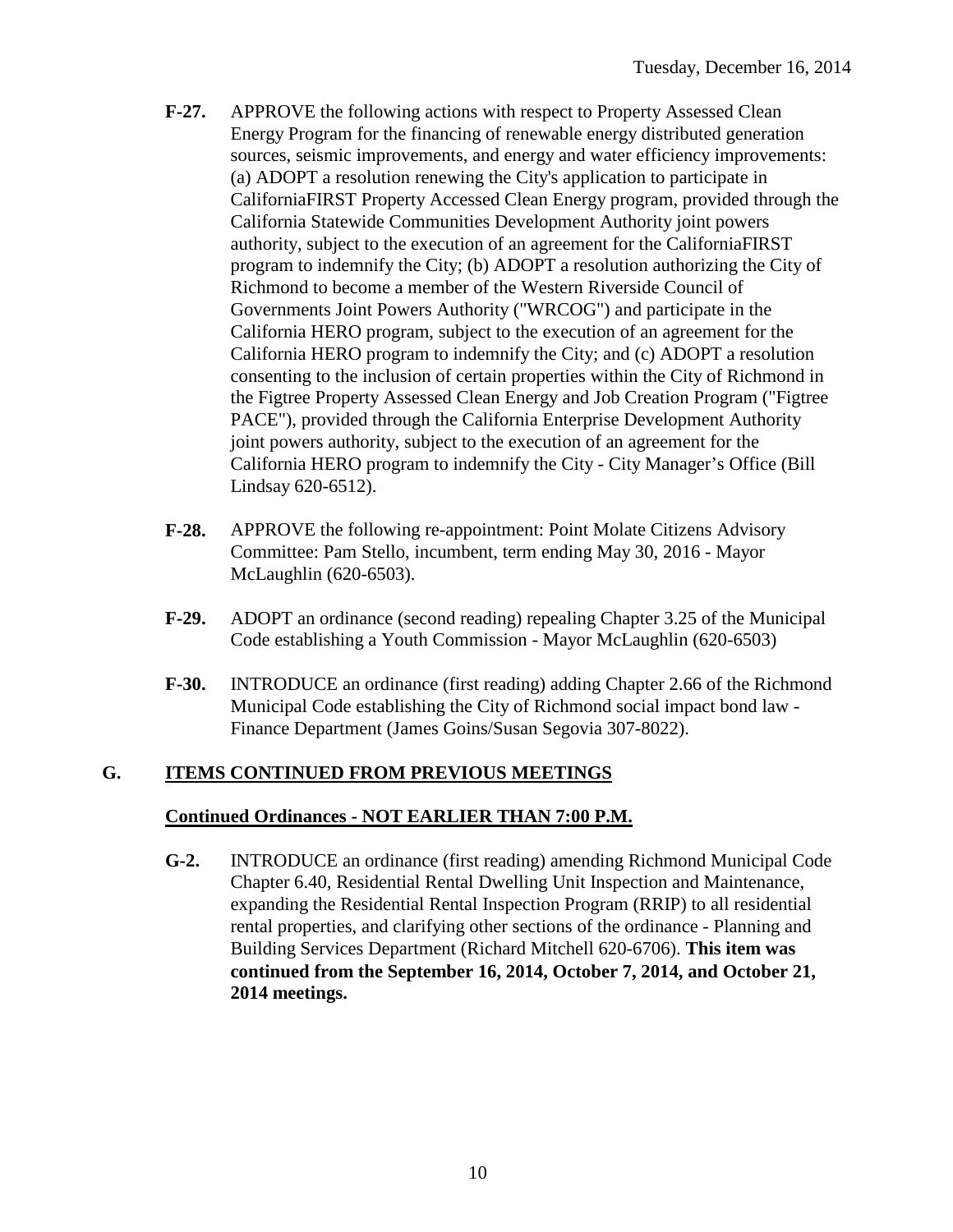# **H. PUBLIC HEARINGS - NOT EARLIER THAN 7:15 P.M.**

- **H-1.** CONDUCT a public hearing to hear public comment relating to the proposed issuance of tax exempt revenue bonds by the Richmond Housing Authority ("RHA") in an amount not to exceed \$18,000,000 and ADOPT a resolution to approve the proposed financing by the RHA. The proceeds of the Bonds will be used to: (1) finance the rehabilitation of 156 units of affordable housing at Friendship Manor and Triangle Court; and (2) pay certain expenses incurred in connection with the issuance of the Bonds - Finance Department (James Goins 620-6740).
- **H-2.** CONDUCT a public hearing to: (1) ADOPT a Resolution CERTIFYING the Final Environmental Impact Report, ADOPTING a Statement of Overriding Considerations; and the Mitigation Monitoring and Reporting Program with the recommended revisions to Mitigation Measures TRANS-4b, 6a, and 6d; and (2) ADOPT a Resolution Approving a General Plan Text Amendment, Vesting Tentative Map and Design Review Permit for a 60 unit development at Seacliff Drive, with the recommended removal of Condition 15-n; and (3) INTRODUCE an ordinance (first reading) amending the Zoning Map to change the land use designation to Planned Area District (PA) of the subject site at Seacliff Drive - Planning and Building Services Department (Richard Mitchell 620-6706). **This item was continued from the December 2, 2014, meeting.**

# **I. RESOLUTIONS - NOT EARLIER THAN 8:30 P.M.**

- **I-1.** APPROVE a resolution to continue the City of Richmond Annual International Women's Day celebration and MOVE funding from the Mayor's Office budget to the City Council budget - Mayor McLaughlin (620-6503) and Vice Mayor Beckles (620-6861).
- **I-2.** ADOPT a resolution in support of the United States Justice Department's continued civil rights investigations into the policing practices of the Ferguson Police Department in Missouri and the shooting of Michael Brown by Officer Darren Wilson - Vice Mayor Beckles (620-6568).

# **J. ORDINANCES - NOT EARLIER THAN 8:45 P.M.**

**J-1.** INTRODUCE an ordinance (first reading) adopting the zoning text amendments to Section 15.06 of the Sign Ordinance and Chapter 4.04 of the Sign Code - Planning and Building Services Department (Richard Mitchell 620-6706).

# **K. COUNCIL AS A WHOLE - NOT EARLIER THAN 9:00 P.M.**

**K-1.** CONSIDER adopting a policy of placing into trust half of any one time revenues and half of any year-end surplus in excess of the City's minimum reserve policy (7%) in paying down the City's unfunded liability for retired employee health costs (OPEB obligations) - Councilmember Jim Rogers (620-6581).